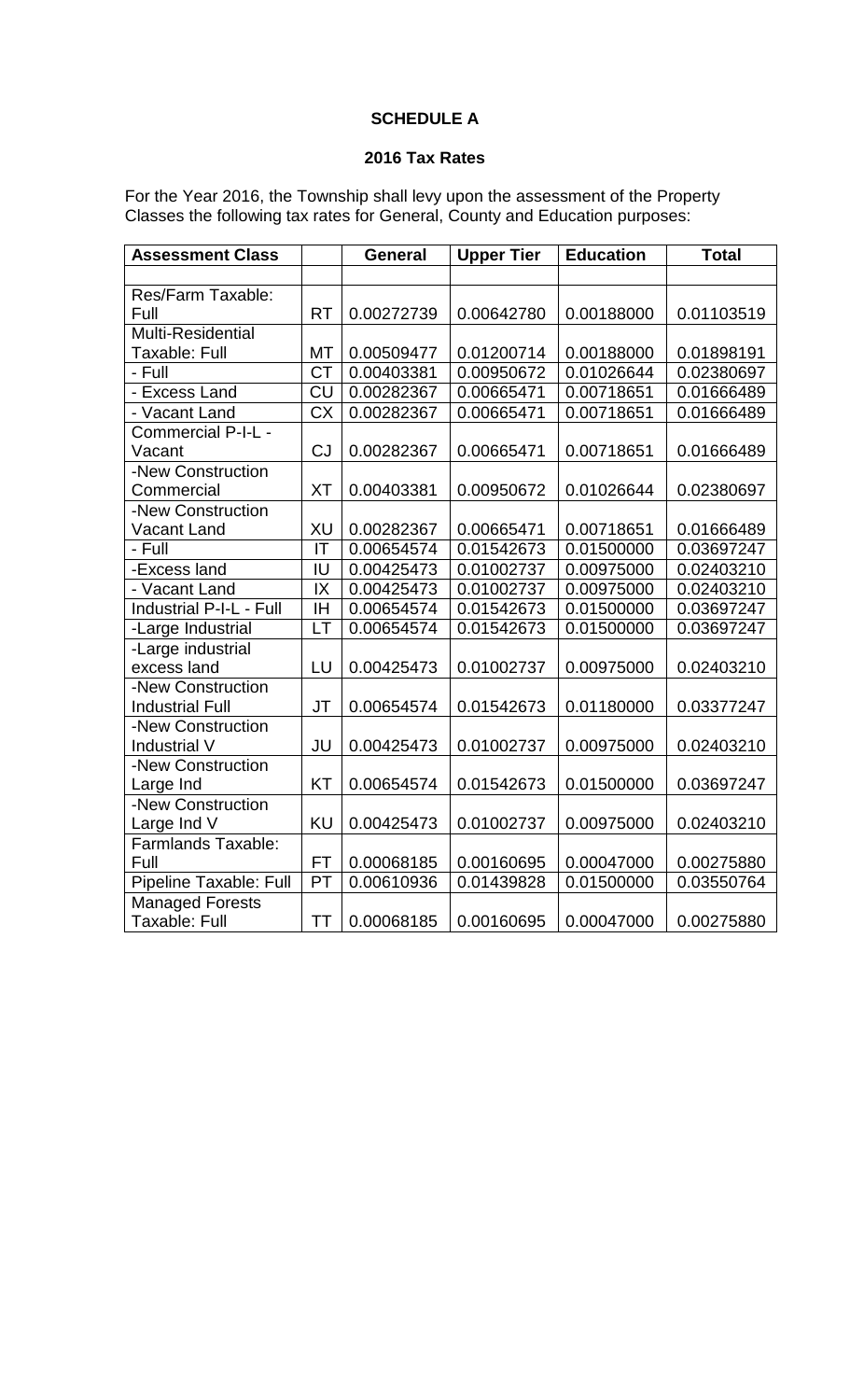## **SCHEDULE B**

## **Assessment for Real Property for the Streetlight Areas Street**

For the year 2016, the Township shall levy the following rates against the whole of the assessment for real property for the street light areas listed below:

| <b>Street</b><br><b>Light Area</b> |                          | <b>Tax Rate</b> |
|------------------------------------|--------------------------|-----------------|
|                                    |                          |                 |
|                                    | Ricenburg                | 0.00005969      |
| 2                                  | Hartfield                | 0.00016834      |
| 3                                  | Kainehill                | 0.00010065      |
| 4                                  | Woodfield                | 0.00014329      |
| 5                                  | Edgehill                 | 0.00015136      |
| 6                                  | Huntington               | 0.00015092      |
| 7                                  | <b>Cross Creek/Pidel</b> | 0.00014325      |
| 8                                  | Ariss Glenn              | 0.00017685      |
| 9a)                                | Rockwood RT              | 0.00008928      |
| 9 b)                               | Rockwood MT              | 0.00016677      |
| 9c)                                | Rockwood CT              | 0.00013204      |
|                                    | Rockwood CX              | 0.00009243      |
| 10                                 | Walkerbrae               | 0.00022506      |
| 11                                 | Ellenville               | 0.00005306      |
| 12 a)                              | Eden Mills RT            | 0.00015009      |
| 12 b)                              | Eden Mills CT            | 0.00022198      |
| 13                                 | <b>Ariss Valley</b>      | 0.00024291      |